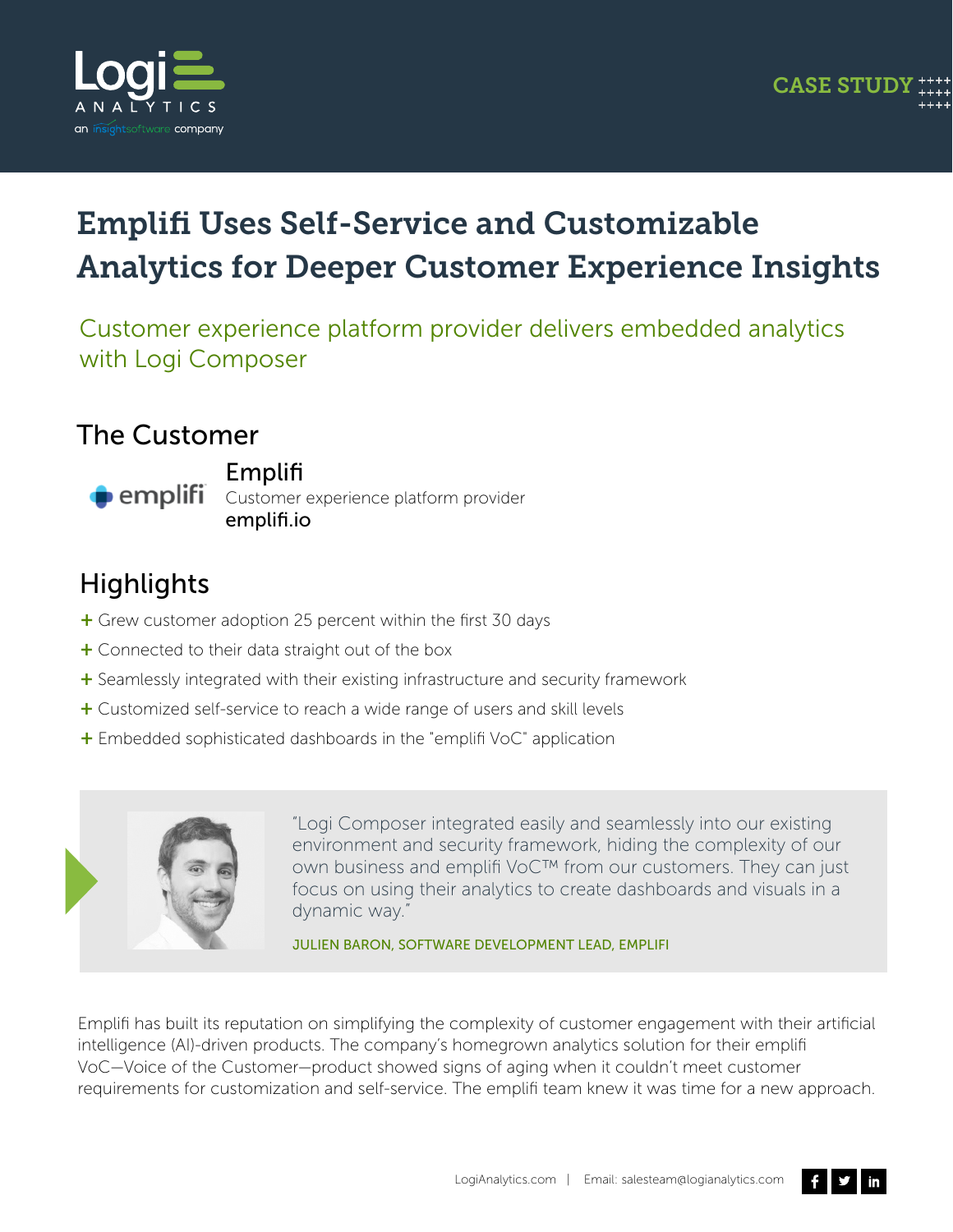



# Signs of an outdated analytics solution

The homegrown analytics solution for emplifi VoC served the company well for several years. But they couldn't meet their customers' growing demands to interact with their data because of a lack of customization. The emplifi team saw signs their application could no longer serve their internal end users or their customers:

- **Their customers wanted better access to** their survey data.
- The existing solution wasn't customizable to match the skill sets of their end users.
- Customers could only see the reports that were provided to them.
- **Custom ad hoc requests increased, tying** up significant IT resources.
- **They couldn't compete with the updated** analytics capabilities their competitors offered

Emplifi's existing in-house solution had become difficult to maintain, customize, and scale while balancing the influx of custom report requests from their end users. They needed a modern approach to analytics and reporting that proved to be both user friendly and customizable.

# A user friendly, customizable approach

Julien Baron, emplifi's Software Development Lead, expressed, "The main reason we picked



"Now we're able to provide our customers an improved, more detailed reporting approach. They can build their own dashboards and visualizations, get better access to their data, and gain more detailed insights than they had before,"

JULIEN BARON, SOFTWARE DEVELOPMENT LEAD, EMPLIFI

Logi Composer is because it's user friendly and easily connects to the data. We can build our own dashboards and adapt the solution to each of our customers, which was something we really needed and Logi Analytics could provide."

"Now we're able to provide our customers an improved, more detailed reporting approach. They can build their own dashboards and visualizations, get better access to their data, and gain more detailed insights than they had before," he added.

While Logi Composer offers an out-of-the-box, plug-and-play experience, the emplifi team chose to customize its self-service capabilities for their customers. "The goal of bringing in Logi Composer was to customize it for our data analysts to focus on the deeper, more technical demands they have for their data. But we can also customize it for our customers according to their own needs for data and reporting," said Baron.

The emplifi team can also easily maintain their applications' analytics while efficiently scaling to support the growth of their users.

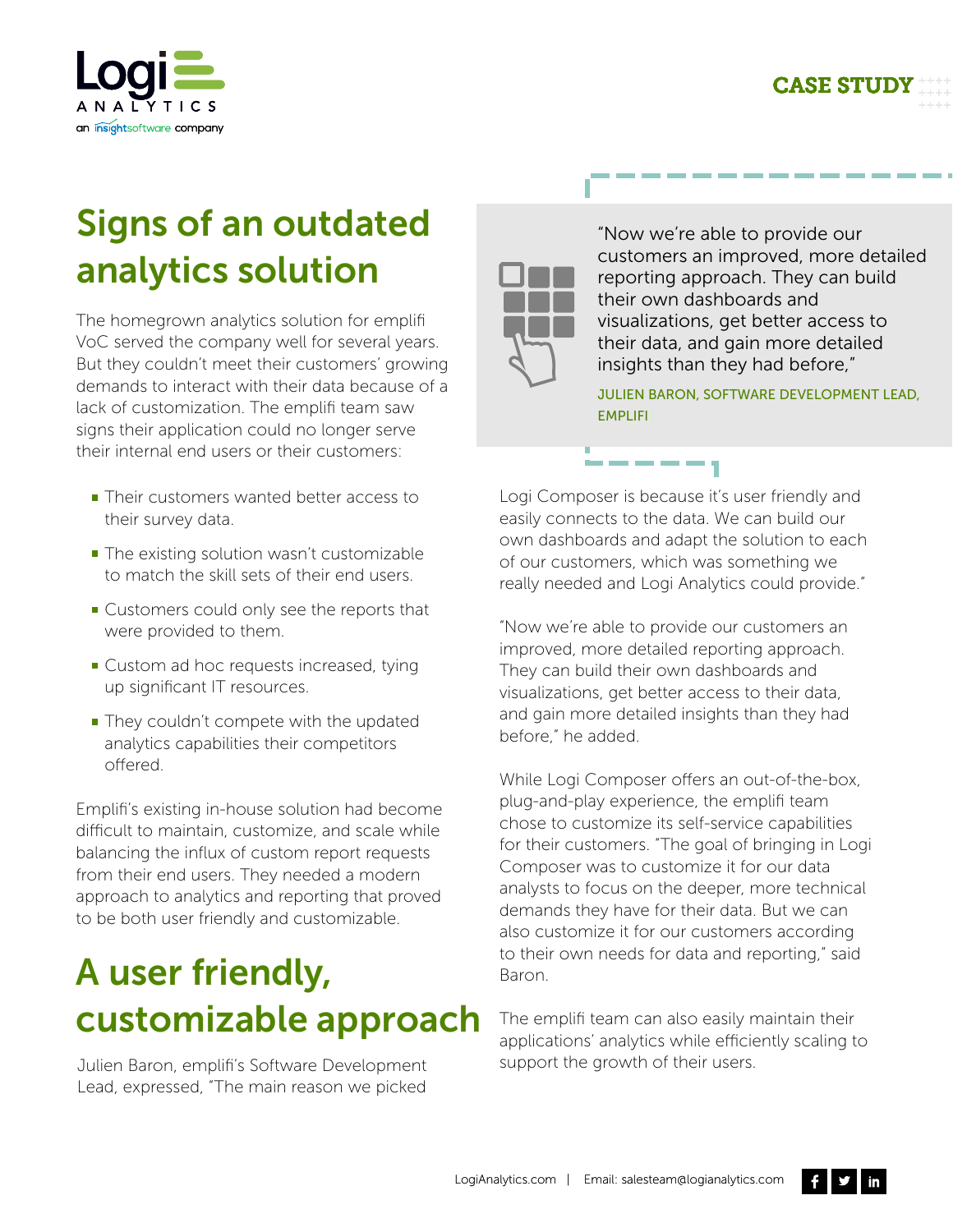++++





"By adding Logi Composer, we're giving our end users an intuitive way to create reports and view all of their survey data, especially for key performance indicators (KPIs) and net promoter scores (NPS)."

NATHAN WEBB, PRODUCT OWNER, VOC, EMPLIFI



Moving from an in-house analytics application to an embedded analytics solution has made a big difference for the emplifi team. Overall, they've achieved the following advantages:

- $\blacksquare$  Improved the CX platform experience
- **Reduced** IT overhead
- **Modernized** their analytics capabilities
- **Embedded** analytics in application workflows
- Kept their solution competitive in the market

Baron said, "Replacing our outdated legacy analytics system with Logi Composer was a huge technical leap for us. Modernizing our application with Logi Analytics was like going from a 1990s configuration to a 2021 solution."

"Composer integrated easily and seamlessly into our existing environment and security framework, hiding the complexity of our own business and emplifi VoC from our customers. They can just focus on using their analytics to create dashboards and visuals in a dynamic way," added Baron.

Nathan Webb, Product Owner, VoC, at emplifi, stated, "The Logi Analytics team helped us

redesign our data sources using a modern approach to easily and efficiently leverage their analytics capabilities. That work was a win-win because both our user teams and our application team leverage it."

Baron's team set up their own testing environment and engaged the experience of the Logi Analytics team along the way. He said, "We have strong business rules that we wanted to include, so we went deeper into the integration. The Logi Analytics team helped us apply our own logic with their solution." Webb shared, "[The Logi Analytics team] has also been very responsive and helpful in connecting us to the resources and people we need to guide us."

## A real value for their customers

"Emplifi VoC collects all kinds of survey and customer data on feedback about a particular brand. By adding Logi Composer, we're giving our end users an intuitive way to create reports and view all of their survey data, especially for key performance indicators (KPIs) and net promoter scores (NPS)," Webb explained.

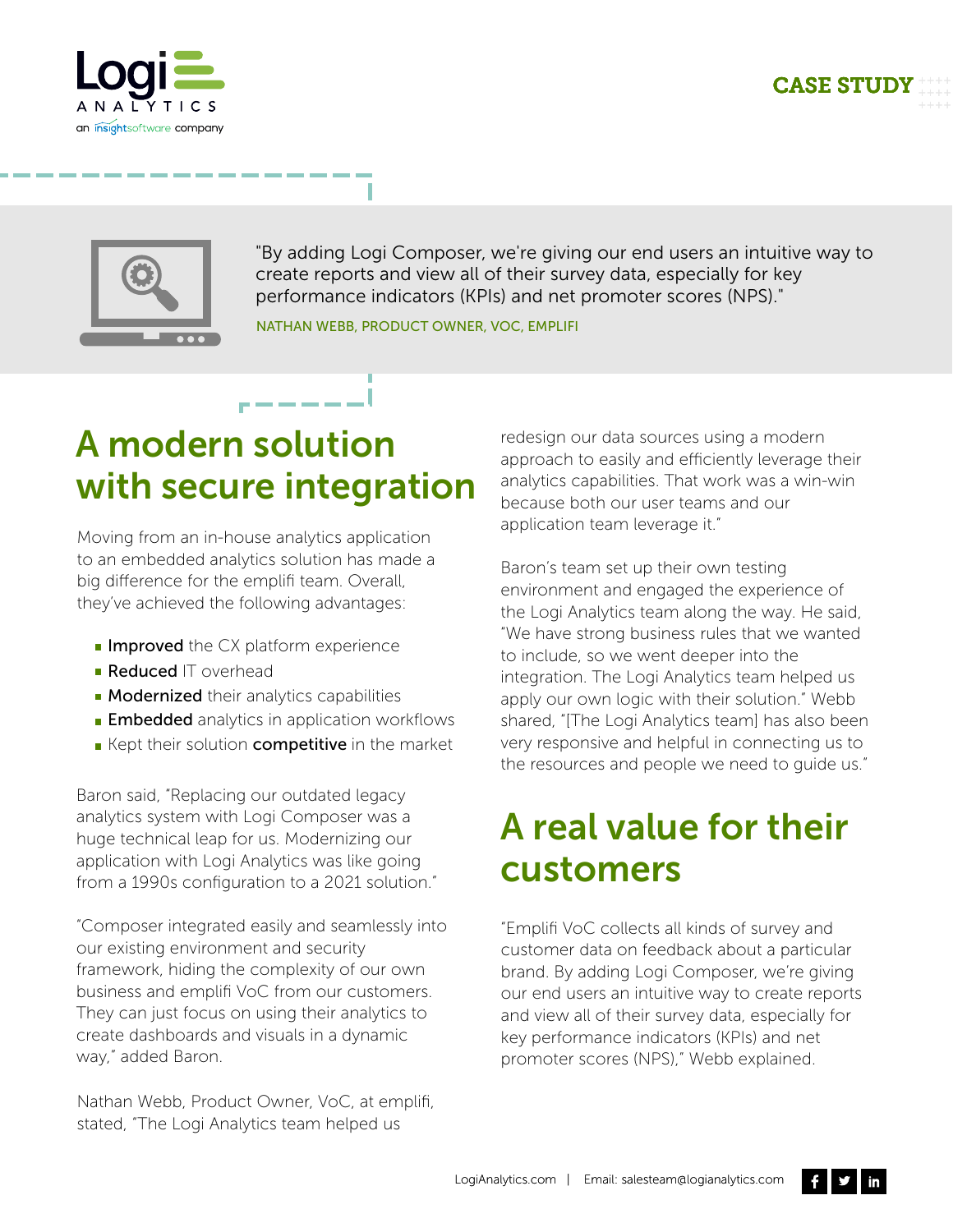#### CASE STUDY ++++ ++++

++++



With Logi Composer, emplifi has unlocked more value from their data. Because of the data that emplifi VoC customers collect, the company has made the new analytics capabilities available to all customers at no additional charge. They find it's worth it for the initial positive reviews they've had from their customers.

"We've seen two major themes from our customers' feedback. First, they really like the new analytics capabilities and want to use more of them. Second, they get a customized template for their KPIs or NPS with the option to expand the filters for their VoC use case," Webb added. And, within just the first month of releasing the new analytics capabilities, their application adoption rate increased 25 percent.

Emplifi prides itself in its average monthly user retention rate of 90 percent for their VoC product. During that same time, the team saw an increase in the average user retention rate of 5 percent, bringing the overall application retention rate to 95 percent. Webb stated, "That increase is good, though it's just a fraction of our total users so far."

While still in the early stages of rolling out Logi Composer, the emplifi team sees these preliminary results as a leap in the right direction for meeting their customers' analytics needs, now and into the future.

Logi offers solutions for companies of all sizes and growth plans. Find the one that's right for you.

Explore our demos in the Logi Composer Visual Gallery